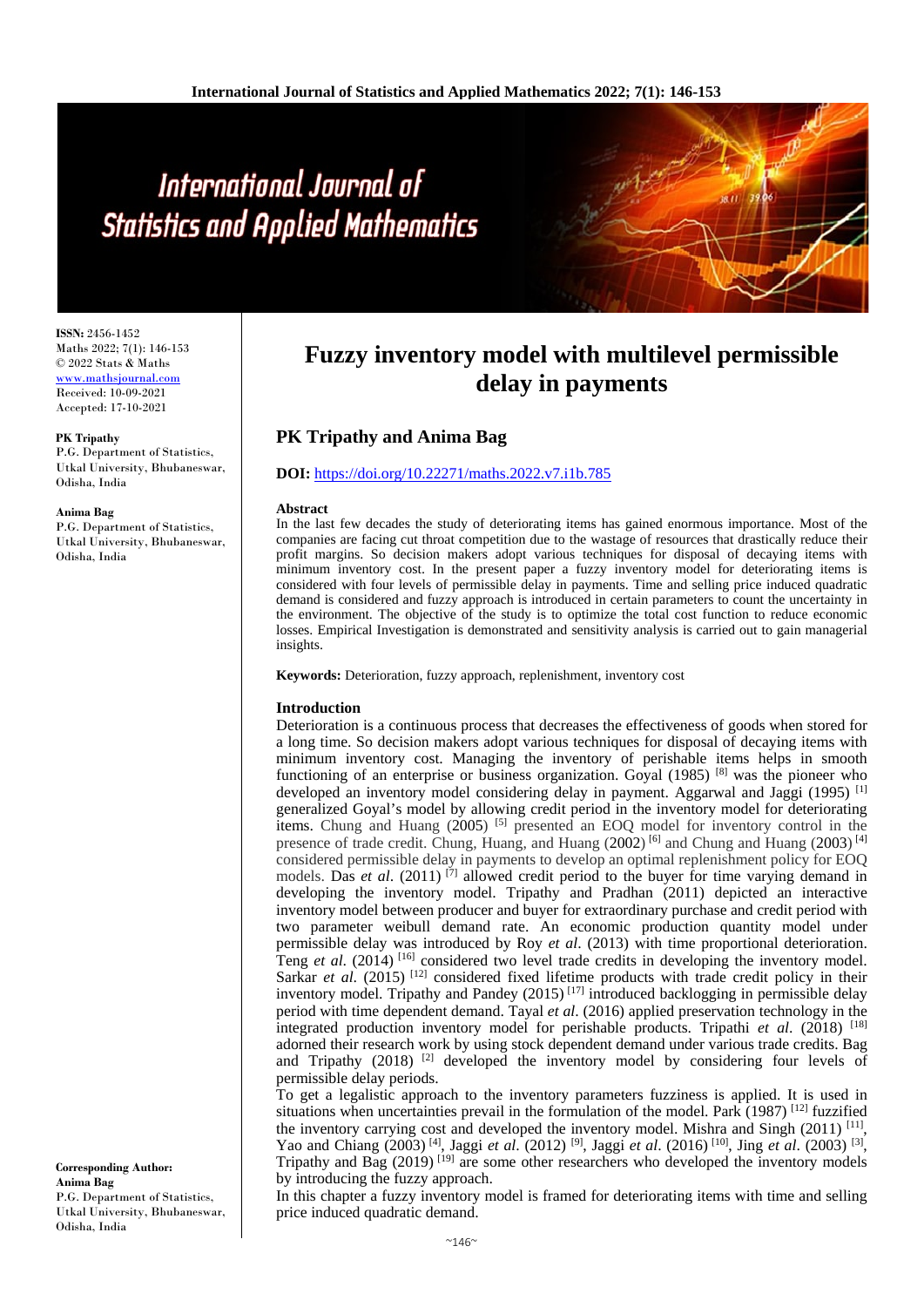Four levels of conditional deliveries are considered and individual cases are developed accordingly. The objective of the study is the optimization of the cost function to reduce economic losses.

The rest of the chapter is developed as follows. Notations and assumptions are placed in section 2. The mathematical model of the inventory problem is derived in section 3. Empirical investigation for the proposed model is placed in section 4. Further sensitivity analysis is carried out in section 5 to study the changes in the decision variables with a change in system parameters. Finally the concluding remarks with scope of future research are emphasized in section 6.

| <b>Table 1:</b> Contribution of some selected authors |
|-------------------------------------------------------|
|                                                       |

| <b>Authors</b>                                            | <b>Demand</b>                       | <b>Demand</b> type      | Number of<br><b>Stages</b> | <b>Deterioration</b>             | <b>Fuzzification</b> |
|-----------------------------------------------------------|-------------------------------------|-------------------------|----------------------------|----------------------------------|----------------------|
| Goyal (1985) <sup>[8]</sup>                               | Constant                            | Linear                  | 2                          | Absent                           | Absent               |
| Agarwal & Jaggi (1995)                                    | Time dependent                      | Linear                  | $\overline{c}$             | Present                          | Absent               |
| K.J. Chung, Y.F. Huang & C.K. Huang (2002) <sup>[6]</sup> | Constant                            | Constant                | $\overline{c}$             | Absent                           | Absent               |
| K.J. Chung & Y.F. Huang $(2003)^{[4]}$                    | Constant                            | Constant                | 3                          | Absent                           | Absent               |
| Das et al. $(2011)^{7}$                                   | Time dependent                      | Linear                  | 3                          | Absent                           | Absent               |
| C.K. Tripathy & L.M. Pradhan (2011)                       | Constant                            | Constant                | $\overline{c}$             | Present                          | Absent               |
| S. Tayal et al. (2016)                                    | Time dependent                      | Exponential             | $\overline{c}$             | Present                          | Absent               |
| P.K. Tripathy & S. Pradhan $(2012)$ <sup>[19]</sup>       | Time dependent                      | Exponential (Ramp type) | $\overline{c}$             | Present                          | Absent               |
| Tripathi et al. $(2018)^{[18]}$                           | Stock dependent                     | Linear                  | $\overline{4}$             | Present                          | Absent               |
| P.K. Tripathy & Anima Bag (2019) <sup>[19]</sup>          | Time and selling price<br>dependent | <b>Quadratic</b>        | 4                          | Present (time)<br>dependent)     | Absent               |
| Jaggi et al. (2016) <sup>[10]</sup>                       | Price dependent                     | Linear                  | 3                          | Absent                           | Present              |
| Present                                                   | Time and selling price<br>dependent | Ouadratic               | 4                          | Present (not time)<br>dependent) | Present              |

# **Notations and Assumptions**

In this chapter, the following notations are used to develop the inventory model.

- $I(t)$ : Inventory level at any instant of time *t*
- $C_p$ : Purchase cost per unit
- *s*: Selling price per unit
- $D(t)$ : Demand rate at any instant of time *t*
- $\theta$ : Rate of deterioration,  $0 < \theta < 1$
- $C<sub>h</sub>$ : Holding cost per unit item.
- *k* : Deterioration cost per unit item.
- *C*: Ordering cost per order.
- *r* : Rate of cash discount,  $0 < r < 1$
- $I_{n}$ ,  $I_{e}$ : The interest paid and earned / dollar / year respectively
- $M_{d}$ ,  $M_{p}$ : Cash discount and permissible delay periods respectively,  $M_{p} > M_{d}$
- $T_1, T_2, T_3, T_4$ : The length of cycle time for cases I, II, III, IV respectively.
- $Q1, Q2, Q3, Q4$ : The order quantity of the inventory system for cases I, II, III, IV respectively.
- *TC*1,*TC*2,*TC*3,*TC*4 : The total cost of the inventory system per year for cases I, II, III, IV respectively.

The following assumptions are considered in this chapter.

The demand rate is both selling price and time induced.

 $D(t) = as^{-\beta}\left(1 + bt - ct^2\right)$ 

- 2. The lead time is zero or negligible.
- 3. Shortage is not allowed.
- 4. The permissible delay period is more than the cash discount period.

# **Mathematical Formulation and Optimal Solution**

The inventory level for the depleting items at any instance of time *t* with selling price dependent demand is represented by the differential equation as below.

$$
\frac{dI(t)}{dt} + \theta I(t) = -as^{-\beta}\left(1 + bt - ct^2\right), 0 \le t \le T
$$
\n<sup>(1)</sup>

With the initial condition  $I(T) = 0$ , the solution of the above differential equation is

$$
I(t) = \frac{-as^{-\beta}}{\theta^3} \left[ \theta^2 (1 + bt - ct^2) - \theta (b - 2cT) - 2c + e^{\theta (T-t)} \left( \theta^2 (cT^2 - bT - 1) - 2\theta \left( -\frac{b}{2} + cT \right) + 2c \right) \right]
$$
(2)

At the beginning, the supplier has '*Q*' units in the inventory system.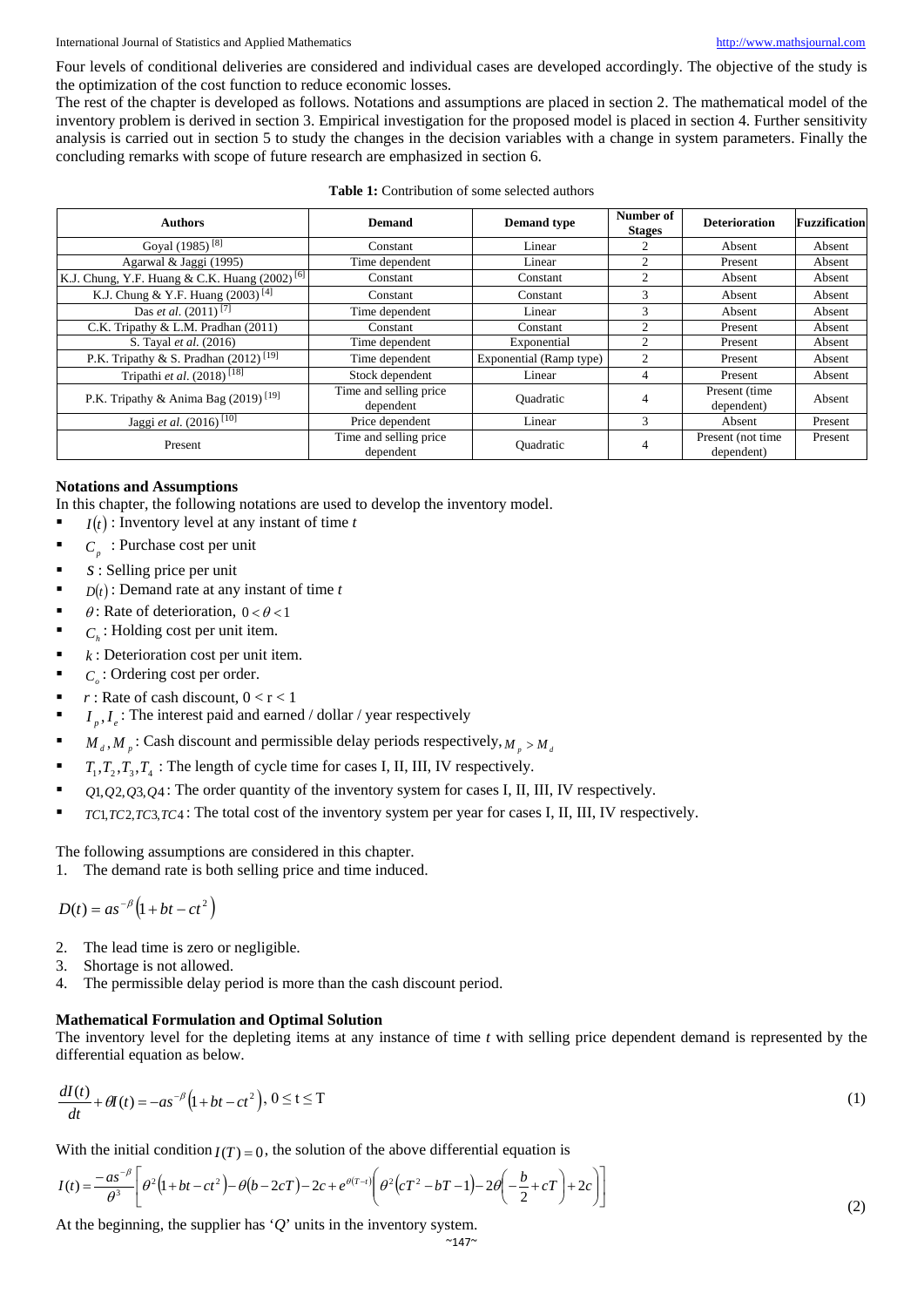$$
Q = I(0) = \frac{-as^{-\beta}}{\theta^3} \left[ \theta^2 - \theta b - 2c + e^{\theta T} \left\{ \theta^2 \left( cT^2 - bT - 1 \right) - 2\theta \left( -\frac{b}{2} + cT \right) + 2c \right\} \right]
$$
(3)

Total cost/year consists of the following elements.

i. Ordering cost = 
$$
\frac{C_0}{T}
$$
 (4)

ii. Purchase cost 
$$
=\frac{C_p Q}{T} = \frac{-as^{-\beta}C_p}{\theta^3 T} \left[ \theta^2 - \theta b - 2c + e^{\theta T} \left\{ \theta^2 \left( cT^2 - bT - 1 \right) - 2\theta \left( -\frac{b}{2} + cT \right) + 2c \right\} \right]
$$
 (5)

iii. Holding  $cost =$ 

iv. 
$$
\frac{C_h}{T} \int_0^T I(t)dt = \frac{C_h}{T} \left( \frac{-as^{-\beta}}{\theta^3} \right) \left[ \theta^2 T + \frac{b}{2} \theta^2 T^2 - \frac{c}{3} \theta^2 T^3 + \theta - b - \frac{2c}{\theta} + e^{\theta T} \left( c \theta T^2 - b \theta T - \theta + b - 2cT + \frac{2c}{\theta} \right) \right]
$$
(6)

v. Detection cost = 
$$
K\theta \int_0^T I(t)dt = K\left(\frac{-as^{-\beta}}{\theta^2}\right)\left[\theta^2T + \frac{b}{2}\theta^2T^2 - \frac{c}{3}\theta^2T^3 + \theta - b - \frac{2c}{\theta} + e^{\theta T}\left(c\theta T^2 - b\theta T - \theta + b - 2cT + \frac{2c}{\theta}\right)\right]
$$
 (7)

Four possible cases are considered. In case-I  $(M_d \leq T)$  and case-II $(M_d > T)$ , cash discount is offered. In case-I $(M_d \leq T)$  and case-III ( $M_p \leq T$ ) some interest is paid and also some interest is earned. In case-II ( $M_d > T$ ) and Case-IV ( $M_p > T$ ) no interest is paid, only interest is earned.

# **Case I:**  $(M_A \leq T)$

The cash discount gained by the customer per unit time  $=$ *T rCpQ*

$$
=\frac{rC_p}{T}\left(\frac{-as^{-\beta}}{\theta^3}\right)\left[\theta^2-\theta b-2c+\left(\theta^2(cT^2-bT-1)-2\theta(-\frac{b}{2}+cT)+2c\right)e^{\theta T}\right]
$$

The interest paid per year is  $\frac{C_p (1-r)I_p}{T} \int_{M}^{T}$ *p p d*  $\int_{I}^{f} I(t) dt$  $\frac{C_p (1-r)I_p}{T} \int_{0}^{T} I(t)$ 

$$
= \left(\frac{-as^{-\beta}}{\theta^{3}}\right) \frac{C_{p}(1-r)I_{p}}{T} \left[\frac{\theta^{2}T + \frac{b}{2}\theta^{2}T^{2} - \frac{c}{3}\theta^{2}T^{3} + \theta - b - \frac{2c}{\theta} - \theta^{2}M_{d} - \frac{b}{2}\theta^{2}M_{d}^{2} + \frac{c}{3}\theta^{2}M_{d}^{3} + b\theta M_{d} - c\theta M_{d}^{2} + 2cM_{d}}{-\left(cT^{2}\theta - b\theta T - \theta + b - 2cT + \frac{2c}{\theta}\right)\left(1 + \theta T - \theta M_{d} + \theta^{2}\left(T^{2} - 2TM_{d} + M_{d}^{2}\right)\right)}\right]
$$
(9)

During  $(0, M_A)$  the customer sells products and deposits the revenue into an account that earns  $I_e$  per dollar per year. Thus interest earned per unit time is

$$
\frac{sI_e}{T}\int_{0}^{M_d} as^{-\beta} (1+bt-ct^2)tdt = as^{1-\beta}\frac{I_e}{T}M_d^2\left[\frac{1}{2}+\frac{bM_d}{3}-\frac{cM_d^2}{4}\right]
$$
\n(10)

The total relevant cost per unit time *TC*1 is calculated by *TC*1= Cost of placing order + Cost of purchasing units after discount rate (r) + Holding cost + Deterioration cost + Interest paid per unit time – Interest earned per unit time (11)

The parameters  $s, \theta, C_h, b, c$  vary within certain limit due to environmental uncertainty. Hence fuzzy approach is implemented to the model to deal with such uncertainties. Triangular fuzzification is implemented for this purpose. The defuzzification of the total cost is carried out by using Graded Mean Representation Method, Signed Distance Method and Centroid Method. Implementing triangular fuzzification, let the parameters be

$$
\widetilde{s} = (s_1, s_2, s_3), \widetilde{\theta} = (\theta_1, \theta_2, \theta_3), \widetilde{C}_h = (C_{h1}, C_{h2}, C_{h3}), \widetilde{b} = (b_1, b_2, b_3), \widetilde{c} = (c_1, c_2, c_3)
$$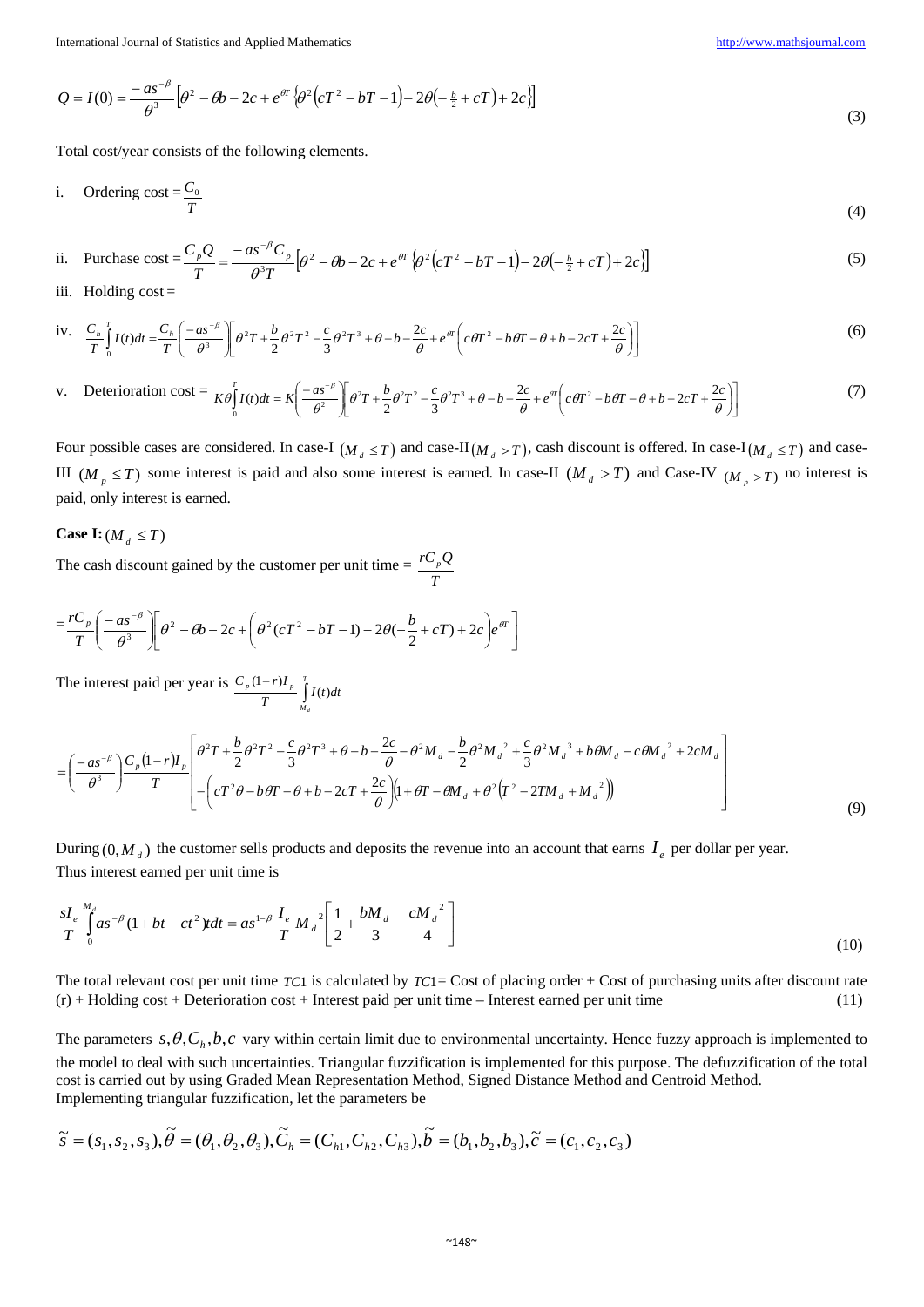Using Graded Mean Representation Method of defuzzification, the total cost will be

$$
(TC1)_{gd} = \frac{1}{6} \Big[ TC1_{gm1} + 4TC1_{gm2} + TC1_{gm3} \Big]
$$

Using Signed Distance Method of defuzzification, the total cost will be

$$
(TC1)_{sd} = \frac{1}{4} [TC1_{sd1} + 2TC1_{sd2} + TC1_{sd3}]
$$

Using Centroid Method of defuzzification, the total cost will be

$$
(TC1)_{dc} = \frac{1}{3} [TC1_{dc1} + TC1_{dc2} + TC1_{dc3}]
$$

#### **Case-II (***M1>T***)**

In this case no interest is payable. Cash discount is same as that of case - I. The interest earned per unit time is

$$
\frac{sI_e}{T}\int_{0}^{T} as^{-\beta}(1+bt-ct^2)dt + (M_d - T)\int_{0}^{T} as^{-\beta}(1+bt-ct^2)dt = -as^{-\beta}T\left[sI_e\left(\frac{1}{2} + \frac{bT}{3} - \frac{cT^2}{4}\right) + (M_d - T)\left(1 + \frac{bT}{2} - \frac{cT^2}{3}\right)\right]
$$
\n(12)

Total relevant cost per year *TC*2 is calculated by  $TC2 = Cost$  of placing order + Cost of purchasing units after discount rate (r) + Holding cost + Deterioration cost – Interest earned per unit time (13)

In the similar manner using graded mean integration method, signed distance method and centroid method of defuzzification, the total costs will be

$$
(TC2)_{gd} = \frac{1}{6} \Big[ TC2_{gm1} + 4TC2_{gm2} + TC2_{gm3} \Big] (TC2)_{sd} = \frac{1}{4} \Big[ TC2_{sd1} + 2TC2_{sd2} + TC2_{sd3} \Big] (TC2)_{dc} = \frac{1}{3} \Big[ TC2_{dc1} + TC2_{dc2} + TC2_{dc3} \Big]
$$

**Case-III** ( $(M_p \leq T)$ )

In this case, the amount is paid at time  $M_{p}$ , there is no cash discount.

The interest paid per unit time is

$$
\frac{C_{p}I_{p}}{T}\int_{M_{p}}^{T} I(t)dt = \frac{-as^{-\beta}C_{p}I_{p}}{\theta^{3}T}\left[\frac{\theta^{2}T + \frac{b}{2}\theta^{2}T^{2} - \frac{c}{3}\theta^{2}T^{3} + \theta - b - \frac{2c}{\theta} - \theta^{2}M_{p} - \frac{b}{2}\theta^{2}M_{p}^{2} + \frac{c}{3}\theta^{2}M_{p}^{3} + b\theta M_{p} - c\theta M_{p}^{2} + 2cM_{p}}{-\left(cT^{2}\theta - b\theta T - \theta + b - 2cT + \frac{2c}{\theta}\right)\left(1 + \theta T - \theta M_{p} + \theta^{2}\left(T^{2} - 2T M_{p} + M_{p}^{2}\right)\right)}\right]
$$
(14)

The interest earned per unit time is

$$
\frac{sI_e}{T}\int_{0}^{M_p} as^{-\beta} (1+bt-ct^2) t dt = as^{1-\beta} \frac{I_e}{T} M_p^2 \left[ \frac{1}{2} + \frac{bM_p}{3} - \frac{cM_p^2}{4} \right]
$$
\n(15)

Total relevant cost per unit time *TC*3 is calculated by

*TC*3= Cost of placing order + Cost of purchasing units+ Holding cost + Deterioration cost + Interest payable per unit time – Interest earned per unit time (16)

In the similar manner using graded mean integration method, signed distance method and centroid method of defuzzifications, the total costs will be

$$
(TC3)_{sd} = \frac{1}{6} \Big[ TC3_{gm1} + 4TC3_{gm2} + TC3_{gm3} \Big],
$$
  

$$
(TC3)_{sd} = \frac{1}{4} \Big[ TC3_{sd1} + 2TC3_{sd2} + TC3_{sd3} \Big] (TC3)_{dc} = \frac{1}{3} \Big[ TC3_{dc1} + TC3_{dc2} + TC3_{dc3} \Big],
$$

**Case-IV** $(M_p > T)$ 

In this case no interest is payable.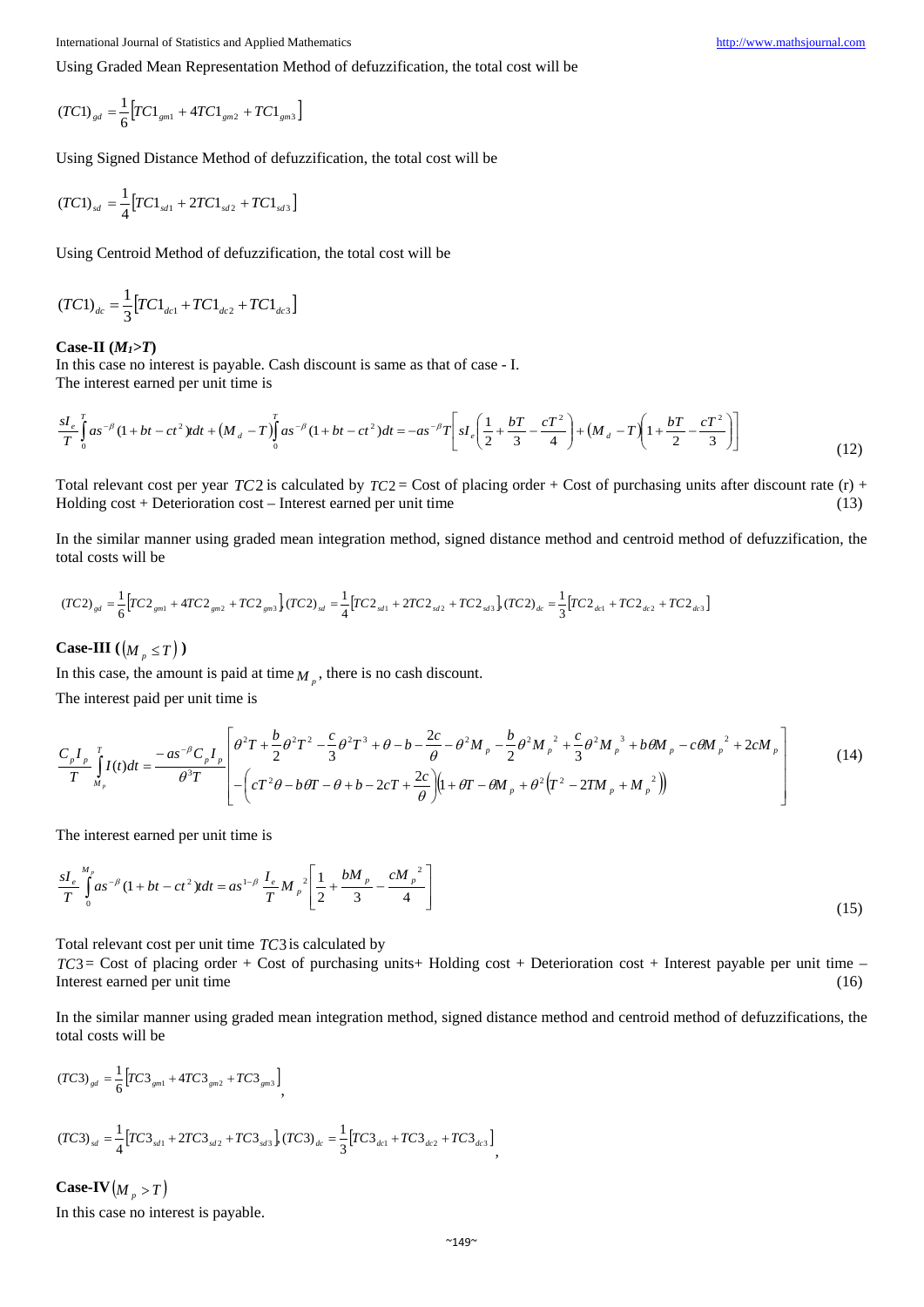The interest earned per unit time is

$$
\frac{sI_e}{T}\int_0^T as^{-\beta}(1+bt-ct^2)tdt + \left(M_p - T\right)\int_0^T as^{-\beta}(1+bt-ct^2)dt = -as^{-\beta}T\left[sI_e\left(\frac{1}{2} + \frac{bT}{3} - \frac{cT^2}{4}\right) + \left(M_p - T\left(1 + \frac{bT}{2} - \frac{cT^2}{3}\right)\right)\right]
$$
(17)

Total relevant cost per unit time  $TC4$  is calculated by  $TC4 = Cost$  of placing order + Cost of purchasing units + Holding cost + Deterioration cost + Interest payable per unit time – Interest earned per unit time (18)

In the similar manner using graded mean integration method, signed distance method and centroid method of defuzzification, the total costs will be

$$
(TC4)_{sd} = \frac{1}{6} \Big[ TC4_{gm1} + 4TC4_{gm2} + TC4_{gm3} \Big],
$$
  

$$
(TC4)_{sd} = \frac{1}{4} \Big[ TC4_{sd1} + 2TC4_{sd2} + TC4_{sd3} \Big], (TC4)_{dc} = \frac{1}{3} \Big[ TC4_{dc1} + TC4_{dc2} + TC4_{dc3} \Big],
$$

The optimal values of T for cases I, II, III, and IV are determined by solving *T TCi* ∂  $\frac{\partial TCi}{\partial t} = 0$ , for i = 1, 2, 3, 4 and total costs are

determined accordingly.

For convexity of the total cost function, the necessary and sufficient conditions  $\frac{\partial^2 T G}{\partial T^2}$ *T TCi* ∂  $\frac{\partial^2 TC_i}{\partial t} > 0$ , i=1,2,3,4 should be satisfied,

In fuzzy model, the values of T for different cases are also worked out and the total costs are calculated accordingly. Convexity conditions are also checked.

#### **Empirical Investigation**

To illustrate the effect of the proposed model, the following empirical investigation is performed with four possible cases. Both crisp and fuzzy models are considered for the purpose to obtain more realistic result. Mathematica 5.1 software is used to obtain the relevant results and convexity test is also performed.

#### **Numerical illustration-1**

Let the parameters be set as follows

**Case:**  $1(M_A \leq T)$ Crisp Model

 $M<sub>d</sub> = 1$ *month*,  $C<sub>0</sub> = $5000 / order$ ,  $b = 0.2$ ,  $c = 0.3$ ,  $\beta = 0.1$ ,  $k = $0.001 / unit$ a =  $100$ ,  $C_h$  = \$4/unit/year, I  $_p$  = \$0.08/year, I  $_e$  = \$0.005/year,  $C_p$  = \$40/unit, s = \$65/unit,  $\theta$  = 0.1/year, r = 0.08

**Result:** *T* = 5.44013*years*, Total Cost*TC*1 = \$393140 , Purchase Quantity*Q*1 = 844.854*units*

#### **Fuzzy Model**

Implementing triangular fuzzification, let the parameters be

 $\tilde{s} = (60.65, 70), \tilde{\theta} = (0.05, 0.1, 0.15), \tilde{C}_1 = (3, 4, 5), \tilde{b} = (0.1, 0.2, 0.3), \tilde{c} = (0.2, 0.3, 0.4)$ 

Using Graded Mean Representation Method of defuzzification,

 $T_{gd} = 5.30765 \, years, (TC1)_{gd} = $394320, Q1_{gd} = 746.428 units$ 

Using Signed Distance Method of defuzzification,

 $T_{sd} = 5.29666 \text{ years}, (TC1)_{sd} = $396620, Q1_{sd} = 738.587 \text{ units}$ 

Using Centroid Method of defuzzification,

 $T_{ad} = 5.27785 \, years, (TC1)_{cd} = $397320, Q1_{cd} = 725.281 units$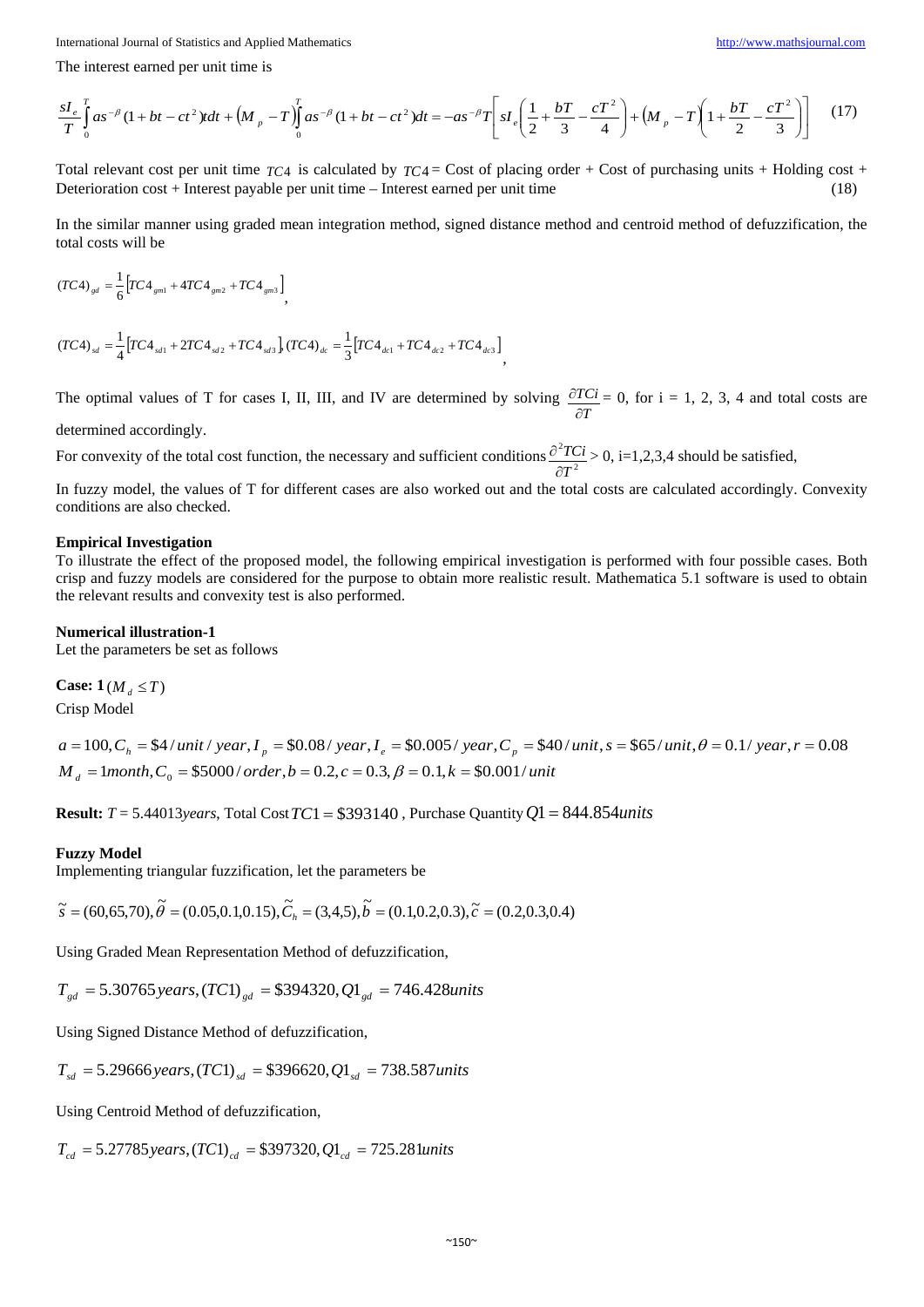**Case:** 2  $(M_{\text{A}} > T)$ **Crisp Model**

 $M<sub>d</sub> = 9 months, C<sub>0</sub> = $5000/ order, b = 0.2, c = 0.3, \beta = 0.1, k = $0.001/unit$ a =  $100$ , h = \$4 / unit / year, I  $_p$  = \$0.08 / year, I  $_e$  = \$0.005 / year, C  $_p$  = \$40 / unit, s = \$65 / unit,  $\theta$  = 0.1, r = 0.08 / year,

**Result:** *T* = 8.84653*years*, Total Cost*TC*2 = \$43925.7 , Purchase Quantity, *Q*2 = 7093.02*units* **Fuzzy Model**

Implementing triangular fuzzification, let the parameters be

 $\tilde{s} = (60,65,70), \tilde{\theta} = (0.05,0.1,0.15), \tilde{C}_b = (3,4,5), \tilde{b} = (0.1,0.2,0.3), \tilde{c} = (0.2,0.3,0.4)$ 

Using Graded Mean Representation Method of defuzzification,

 $T_{gd} = 8.30765 \, years, (TC2)_{gd} = $45432, Q2_{gd} = 5471.35 units$ 

Using Signed Distance Method of defuzzification,

 $T_{sd} = 6.66546 \text{ years}, (TC2)_{sd} = $46544, Q2_{sd} = 2155.77 \text{ units}$ 

Using Centroid Method of defuzzification,

 $T_{cd} = 6.30765 \, years, (TC2)_{cd} = $48998, Q2_{cd} = 1689.87 units$ 

**Case:**  $3(M_p \leq T)$ **Crisp Model**

 $M<sub>d</sub> = 2 months, C<sub>0</sub> = $5000 / order, b = 0.2, c = 0.3, \beta = 0.1, k = $0.001 / unit$  $a = 100$ ,  $h = $4/$  unit,  $I_p = $0.08/$  year,  $I_e = $0.005/$  year,  $C_p = $40/$  unit,  $s = $65/$  unit,  $\theta = 0.1$ ,  $r = 0.08/$  year,

#### **Result**

*T* = 5.49334*years*, Total Cost*TC*3 = \$382540 , Purchase Quantity *Q*3 = 886.467*units*

#### **Fuzzy Model**

Implementing triangular fuzzification, let the parameters be

 $\tilde{s} = (60,65,70), \tilde{\theta} = (0.05,0.1,0.15), \tilde{C}_b = (3,4,5), \tilde{b} = (0.1,0.2,0.3), \tilde{c} = (0.2,0.3,0.4)$ 

Using Graded Mean Representation Method of defuzzification,

 $T_{sd} = 5.30765 \, years, (TC3)_{gd} = $384320, Q3_{gd} = 741.885 units$ 

Using Signed Distance Method of defuzzification,

 $T_{sd} = 5.00765 \, years, (TC3)_{sd} = $387889, Q3_{sd} = 549.369 \, units$ 

Using Centroid Method of defuzzification,

 $T_{\rm od} = 4.66544$  years,  $(TC3)_{cd} = $409908$ ,  $Q3_{cd} = 364.499$  units

**Case:**  $4(M_{n} > T)$ 

# **Crisp Model**

 $M<sub>d</sub> = 10 months, C<sub>0</sub> = $5000 / order, b = 0.2, c = 0.3, \beta = 0.1, k = $0.001 / unit$  $a = 100$ ,  $h = $4/$  unit,  $I_p = $0.08/$  year,  $I_e = $0.005/$  year,  $C_p = $40/$  unit,  $s = $65/$  unit,  $\theta = 0.1$ ,  $r = 0.08/$  year,

**Result:** *T* =7.76267, Total Cost *TC*4 = 25235.2 , Purchase Quantity, *Q*4 = 4125.73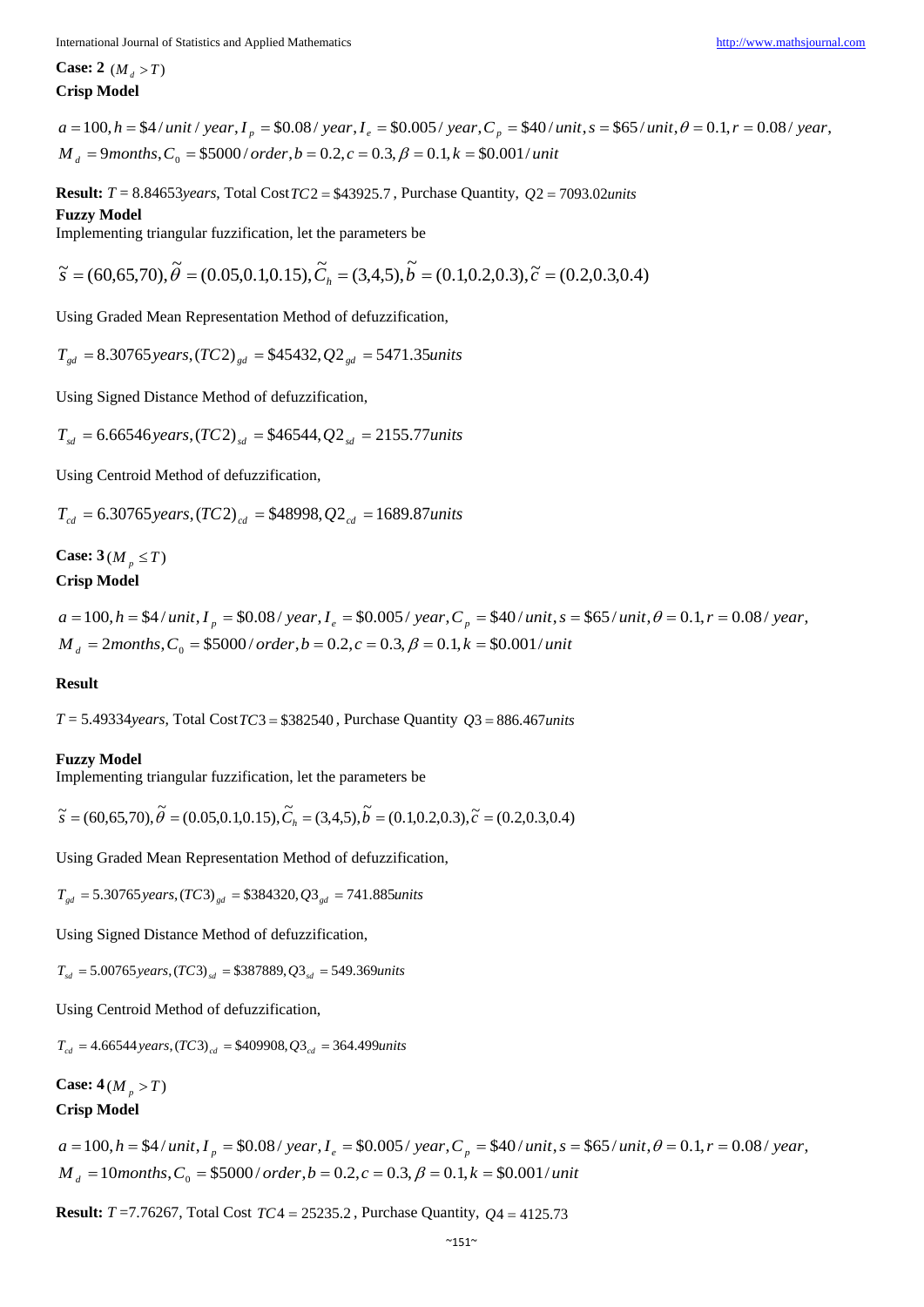#### **Fuzzy Model**

Implementing triangular fuzzification, let the parameters be

 $\tilde{s} = (60,65,70), \tilde{\theta} = (0.05,0.1,0.15), \tilde{C}_h = (3,4,5), \tilde{b} = (0.1,0.2,0.3), \tilde{c} = (0.2,0.3,0.4)$ Using Graded Mean Representation Method of defuzzification,

 $T_{gd} = 6.30760 \, years, (TC4)_{gd} = $26344.6, Q4_{gd} = 1689.81 units$ Using Signed Distance Method of defuzzification,

 $T_{sd} = 5.34456 \text{ years}, (TC4)_{sd} = $28665.7, Q4_{sd} = 773.12 \text{units}$ 

Using Centroid Method of defuzzification,

 $T_{cd} = 5.30765 \, years, (TC4)_{cd} = $30998, Q4_{cd} = 746.428 units$ 

#### **Sensitivity Analysis**

Sensitivity analysis is performed on the parameters *θ,r and M* to analyse the effect of the changes in their values on the optimal solutions. Graded Mean Integration method of defuzzification is considered for the purpose as it gives minimum cost as compared to signed distance method and centroid method.

#### **Sensitivity analysis reveals that**

- The increase in rate of deterioration '*θ'* results an increase in the values of Total Cost *TC* and Order Quantity Q.
- The increase in rate of cash discount '*r*' results a decrease in the total cost but results more Order Quantity.
- The more the period of cash discount  $M<sub>1</sub>$  offered the less is the Total Cost and Order Quantity. But after certain period the Total Cost increases.
- Similarly the more the permissible delay period is offered, the less is the Total Cost and Order Quantity. But after certain period the total cost increases.

#### **Conclusion**

This paper develops a fuzzy inventory model with multilevel permissible delay in payments. Cash discount period is less than the permissible delay period. The total cost is minimized by applying optimization technique. Through empirical investigation and sensitivity analysis it is concluded that the rate of cash discount should be more so as to minimize the total cost as it promotes the early sale of the inventory. The increased rate of deterioration results a rise in total cost. So it is advised to the seller to sell the inventory as early as possible to avoid deterioration by providing multilevel permissible delay in payments so as to minimize the total cost. The results in this paper provide a valuable reference to the decision makers in planning procurement and controlling inventories. The model can be applied in the inventory system that deals with perishable items like packaged foods, Grocery items, confectionery etc.

This paper can be generalized by allowing shortage in the model. Advertisement frequency and entropy can also be included in the model for future study.

# **References**

- 1. Aggarwal SP, Jaggi CK. "Ordering policies of deteriorating items under permissible delay in payment". Journal of Operational Research Society. 1995;46:658-662.
- 2. Bag A. Tripathy PK. **"**Decision support model with price and time induced demand under multilevel conditional deliveries", Revista Investigacion Operacional*,* 2018;40(4):441-451.
- 3. Jing Yao S, Jershan Chiang. "Inventory without backorder with fuzzy total cost and fuzzy storing cost defuzzified by centroid and signed distance, European Journal of Operational Research. 2003;148:401-409.
- 4. Chung KJ, Huang YF. "The optimal cycle time for EPQ inventory model under permissible delay in payments". International Journal of Production Economics. 2003;84:307-318.
- 5. Chung KJ, Huang TS. "The algorithm to the EOQ model for Inventory control and trade credit". Journal of the Operational Research Society*,* 2005;42:16-27.
- 6. Chung KJ, Huang YF, Huang CK. "The replenishment decision for EOQ inventory model under permissible delay in payments". Opsearch, 2002;39:327–340.
- 7. Das D, Ray A, Kar S. "Optimal payment time for retailer under permitted delay in payments by the wholesaler with dynamic demand and hybrid number cost parameters", Opsearch. 2011;48:171-196.
- 8. Goyal SK. "Economic order quantity under conditions of permissible delay in payments", Journal of Operational Research Society. 1985;36:335-338.
- 9. Jaggi CK, Pareek S. "Fuzzy inventory model for deteriorating items with time varying demand and shortages", American Journal of Operations Research. 2012;2(6):81-92.
- 10. Jaggi CK, Yadavalli VSS, Sharma A, Tiwari S. "A fuzzy EOQ Model with allowable shortage under different trade credit terms". Applied Mathematics and Information Science. 2016;10(2):785-805.
- 11. Mishra VK, Singh LS. "Deteriorating inventory model for time dependent demand and holding cost with partial backlogging"*.* International Journal of Management Science and Engineering Management. 2011;6(4):267-271.